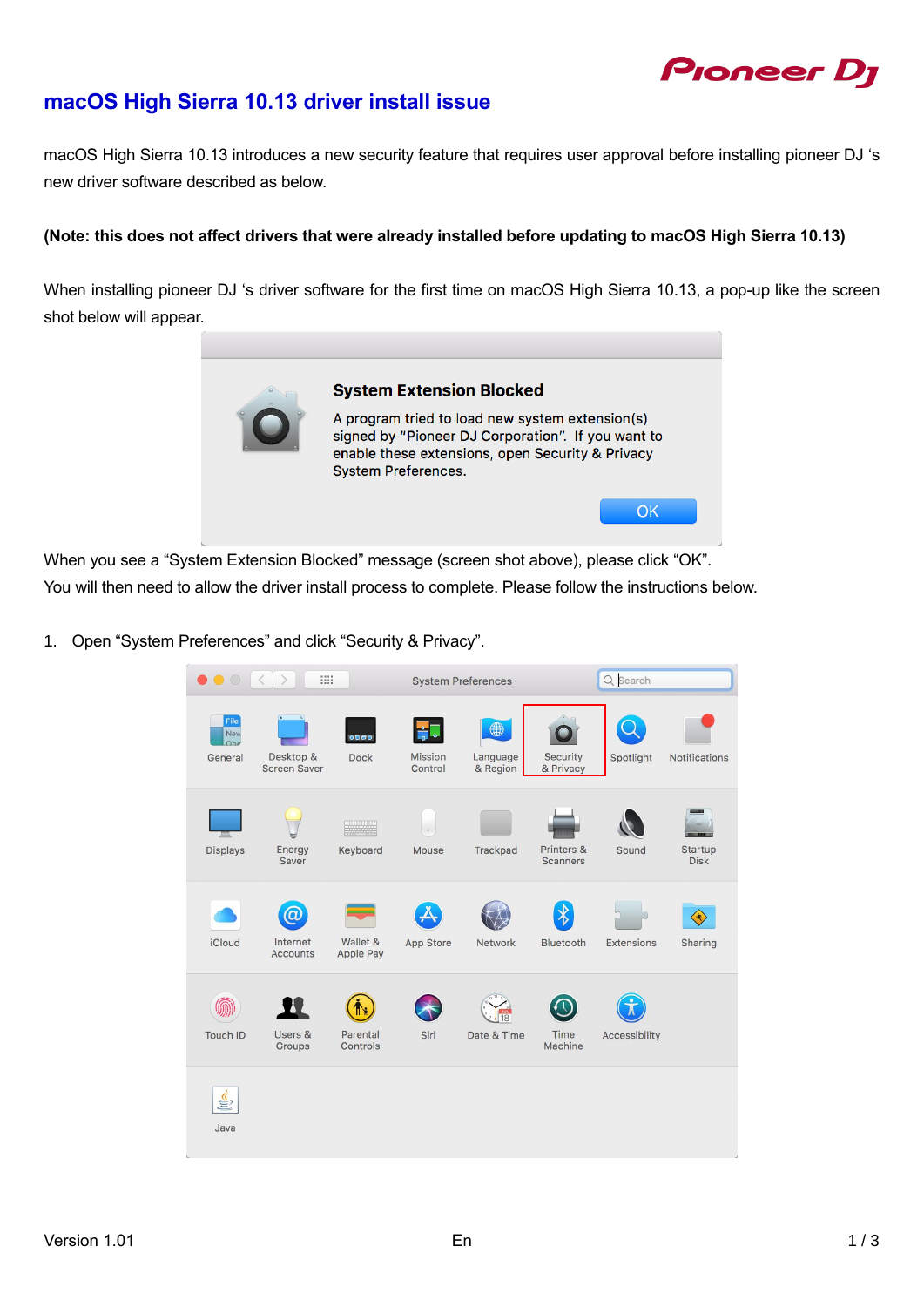## **Pioneer Dy**

2. When the "Security & Privacy" opens, you will see a message below:

**System software from developer "Pioneer DJ Corporation" was blocked from loading.**  This message is present in the "Security & Privacy" for only 30 minutes after starting driver installation. When this message does not appear, please install the driver software again

3. Click "Allow".

| <b>BB</b><br>$\overline{\left( \right. }%$ | <b>Security &amp; Privacy</b>                               | Q Search                           |
|--------------------------------------------|-------------------------------------------------------------|------------------------------------|
|                                            | FileVault<br><b>Firewall</b><br>General                     | Privacy                            |
|                                            | A login password has been set for this user                 | Change Password                    |
| $\vee$ Require password                    | immediately C                                               | after sleep or screen saver begins |
|                                            | Show a message when the screen is locked Set Lock Message   |                                    |
| $\vee$ Disable automatic login             |                                                             |                                    |
|                                            |                                                             |                                    |
|                                            |                                                             |                                    |
|                                            |                                                             |                                    |
| Allow apps downloaded from:                |                                                             |                                    |
| App Store                                  |                                                             |                                    |
|                                            | ● App Store and identified developers                       |                                    |
|                                            |                                                             |                                    |
|                                            |                                                             |                                    |
| blocked from loading.                      | System software from developer "Pioneer DJ Corporation" was | Allow                              |
|                                            |                                                             |                                    |
|                                            |                                                             |                                    |
|                                            |                                                             |                                    |
| Click the lock to make changes.            |                                                             | Advanced                           |
|                                            |                                                             |                                    |

4. When your hardware is connected to your Mac, disconnect and re-connect the hardware.

*This issue only affects new drivers installed after updating to macOS High Sierra 10.13. If you have installed drivers for your hardware on a previously macOS or* **OS X** *version, you will not run into this issue.*